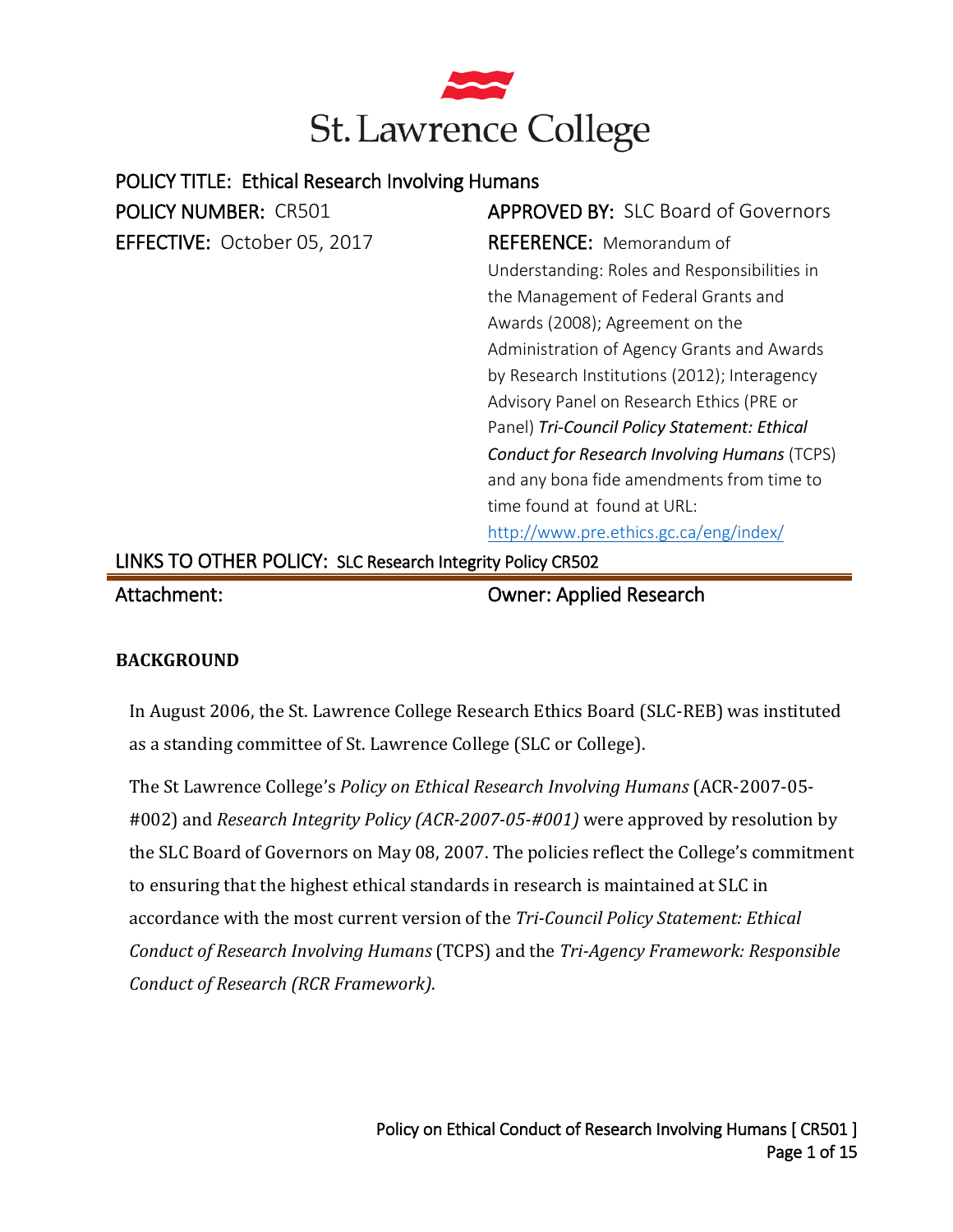

## **DEFINITIONS**

• Research - An undertaking intended to extend knowledge through a disciplined inquiry and/or systematic investigation

## **PURPOSE**

The purpose of this College's policy is to:

- 1. State the organizational authority under which the SLC-REB is established and empowered;
- 2. State reporting and administrative support;
- 3. State the management of the SLC-REB;
- 4. State the purpose of the SLC-REB;
- 5. State the principles governing the SLC-REB to ensure that the rights and welfare of participants are protected;
- 6. State the authority of the SLC-REB;
- 7. State researchers' right to reconsideration or appeal of SLC-REB decisions.

### **SCOPE:**

This policy pertains to all researchers conducting research involving human participants or human biological material that is conducted under the auspices of the College, irrespective of the source of financial support (if any) or the location of the project. This includes student course-based research (assigned for pedagogical or training purposes) that involves human participants (referred to as participants) and external researchers that wish to recruit participants or access resources at SLC.

The scope of the SLC-REB's oversight is limited to those activities defined in the TCPS as "research" involving "human participants."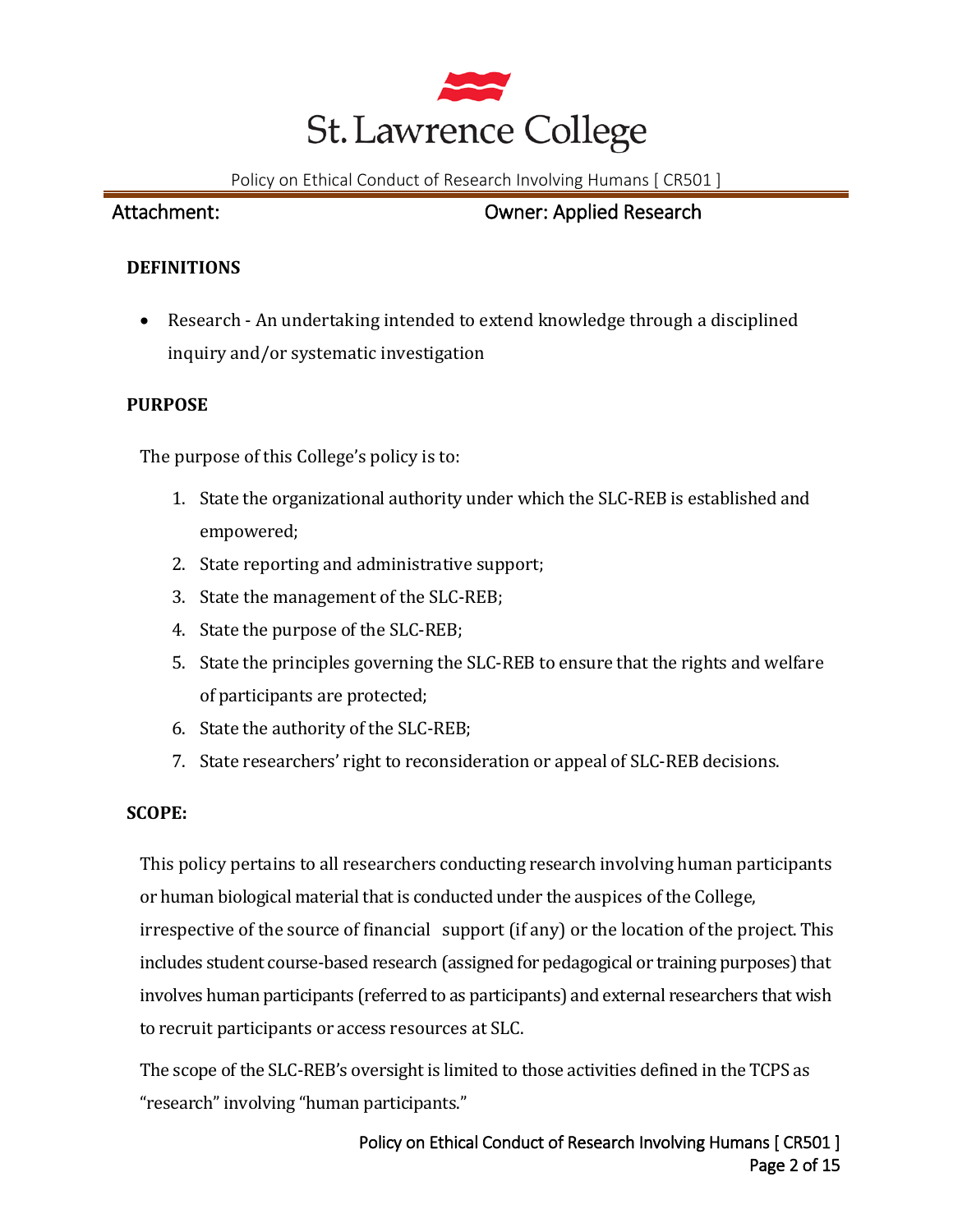

### **POLICY STATEMENTS**

The SLC-REB will maintain and follow all written policies and procedures consistent with federal and provincial regulations, good clinical practice, and ethics guidelines when reviewing proposed research.

## **1. Statement of Organizational Authority**

- 1.1 The President and CEO invested in the SLC-REB the authority to review research involving human participants or human biological materials from living or deceased individuals, conducted within the jurisdiction or under the auspices of the College, in accordance with College policies, the *Tri-Council Policy Statement: Ethical Conduct of Research Involving Humans* (TCPS) and the *Tri-Agency Framework: Responsible Conduct of Research (RCR Framework)*.
- 1.2 The SLC-REB is established and empowered under the authority of St. Lawrence College. St. Lawrence College requires that all research involving participants be reviewed and approved by the SLC-REB prior to initiation of any research related activities.
- 1.3 St. Lawrence College maintains an arms-length relationship with the SLC-REB. While the SLC-REB is accountable to the SLC President and CEO through the Senior Vice-President, Academic, of St. Lawrence College for ensuring that the correct processes are followed for ethics review, it is independent in its decisionmaking. The administration of the College may not override negative SLC-REB decisions reached on grounds of non-compliance with research ethics. Similarly, the SLC-REB may not override SLC decisions to not allow certain research within its jurisdiction, even if the SLC-REB has found the research ethically acceptable.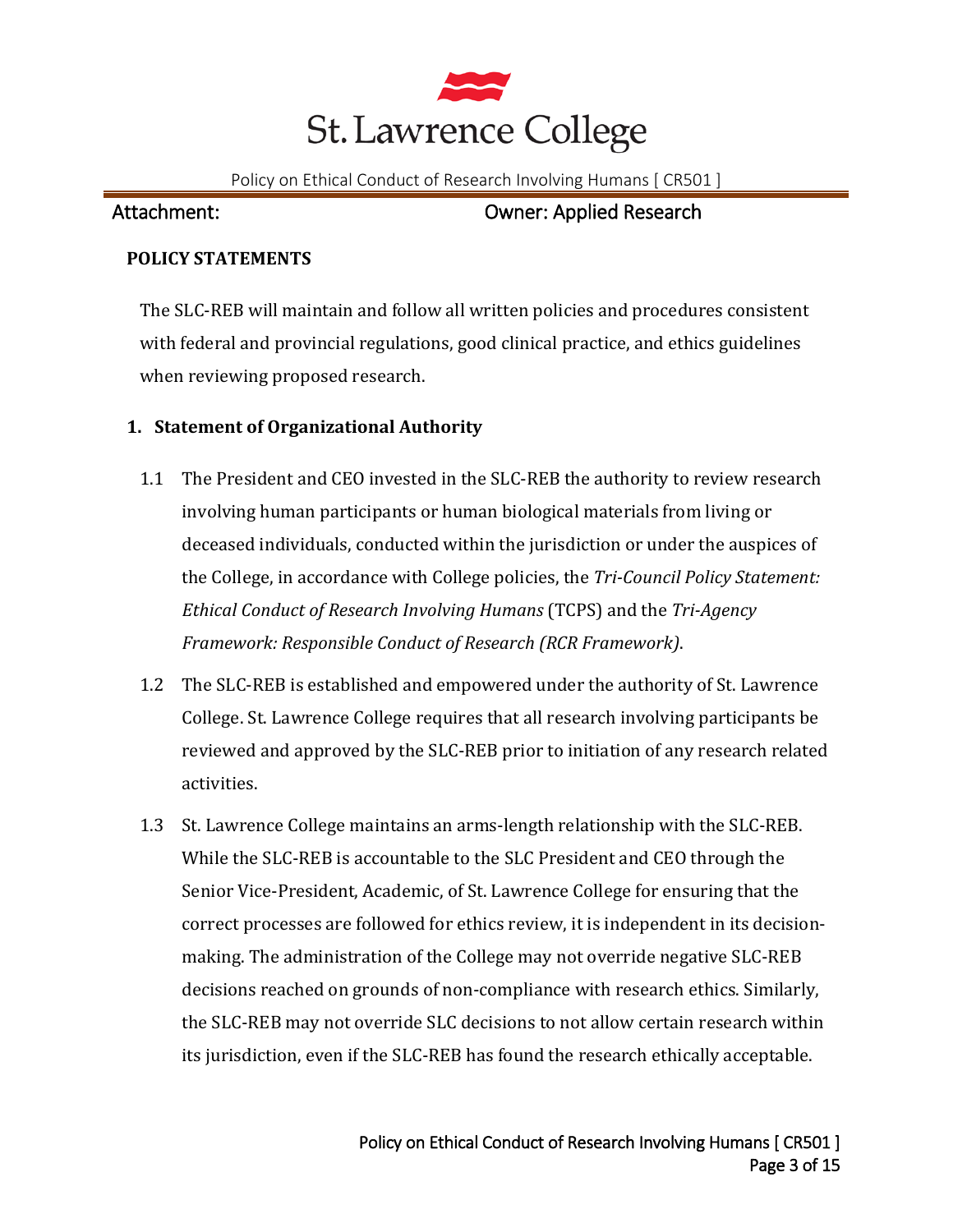

Attachment: Owner: Applied Research

## **2. Reporting and Administrative Support**

## **2.1 Reporting**

The Research Services Officer reports to the Director, Innovations and Business Engagement. An annual report on the operation of the SLC-REB is submitted to St. Lawrence College through the Senior Vice-President, Academic.

## **2.2 Administration of the SLC-REB**

St. Lawrence College is responsible for providing sufficient and ongoing financial and administrative resources to ensure that the SLC-REB can fulfill its mandate.

## 2.2.1 **Administrative Support**

The work involved in the ethical review process shall be distributed appropriately among faculty members, staff, researchers, and administrators.

The Senior Vice-President, Academic, will rely on the Research Services Office in providing administrative support to the SLC-REB including:

- Distribution of forms and materials necessary for submission of research proposals to the SLC-REB,
- Collection of submissions and distribution of applications to SLC-REB members,
- Keeping minutes of SLC-REB meetings,
- Storing submissions and related materials in a secure location,
- Supporting the SLC-REB in its educational activities,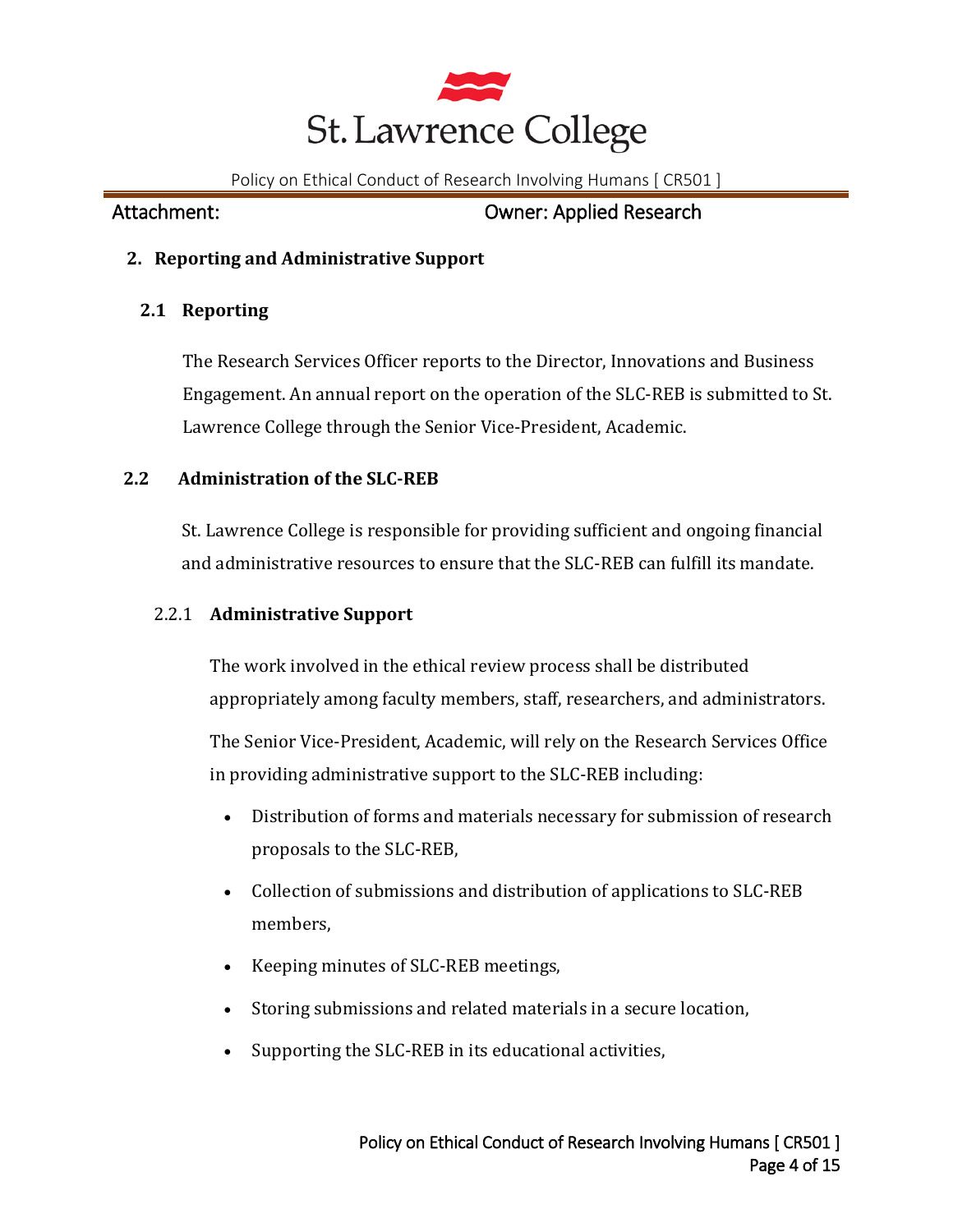

## Attachment: Owner: Applied Research

- Acting as the point of contact for the Secretariat on Responsible Conduct of Research (SRCR), and liaison with other relevant agencies and REBs.
- Other duties related to the support of the SLC-REB in carrying out its mandate.

Deans will provide support to the SLC-REB, with respect to:

- Educational activities,
- Ensuring that researchers requiring ethical review are submitting their projects to the SLC-REB,
- Advising their faculty members about the need to comply with the *Tri-Council Policy Statement: Ethical Conduct of Research Involving Humans*.

Individual Schools are expected to support and train students so that student research projects are ethical, and may be efficiently reviewed by the SLC-REB. Schools should establish a mechanism to screen student applications for ethical review prior to submission to the SLC-REB. The SLC-REB may return applications to the school if they do not conform to the requirements of the TCPS. It is advisable that curriculum committees consider incorporating training in the ethical review process into the academic programs where it is needed.

## **3. Management of the SLC-REB**

Individual members of the SLC-REB must be qualified through training, experience and expertise to ascertain the acceptability of proposed research in terms of ethical principles, and applicable regulations, guidelines and standards pertaining to human participant protection.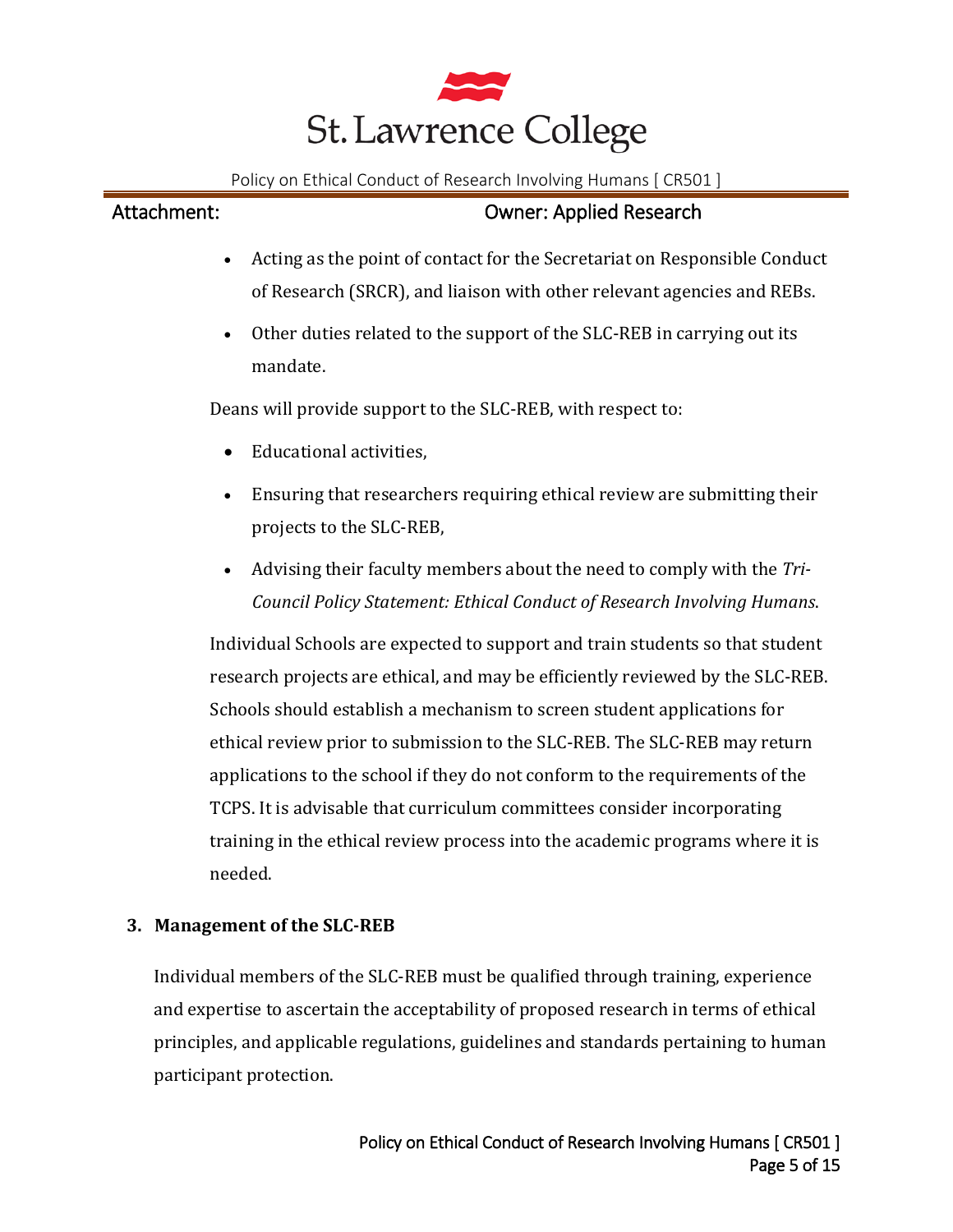

To promote complete and adequate review of the type of research commonly reviewed by the SLC-REB, the SLC-REB must include appropriate diversity; therefore, selection of members must include a consideration of professional expertise (including both scientific and non-scientific) to assess the research submitted for review. Important consideration are also race, sex, cultural backgrounds, clinical and research experience, organizational affiliation, and sensitivity to such issues as broad representation from organizations served by the SLC-REB.

# **3.1 Terms of Appointment**

- 3.1.1 The SLC-REB Chair is appointed by the Senior Vice-President, Academic, in consultation with the Director, Innovation and Business Engagement. The Chair should have at least two years of experience on the SLC-REB with knowledge of local policies and national regulations.
- 3.1.2 The Chair will serve for two years to allow for continuity of the research ethics review process. However, the term of appointment can be extended when a Chair possesses relevant and necessary expertise that would be difficult to replace;
- 3.1.3 Re-appointment of the SLC-REB Chair for an additional term will be by the Senior Vice-President, Academic, under the advice of the Director, Innovations and Business Development and agreement of the SLC-REB Chair;
- 3.1.4 The SLC-REB Chair can delegate his or her authority to a designee if the Chair has to recuse themselves or requires additional assistance when needed;
- 3.1.5 The Director, Innovations and Business Development, with advice from the Research Services Officer and the Chair, will seek new SLC-REB members through Department Heads, the SLC-REB Chair, and other SLC-REB members;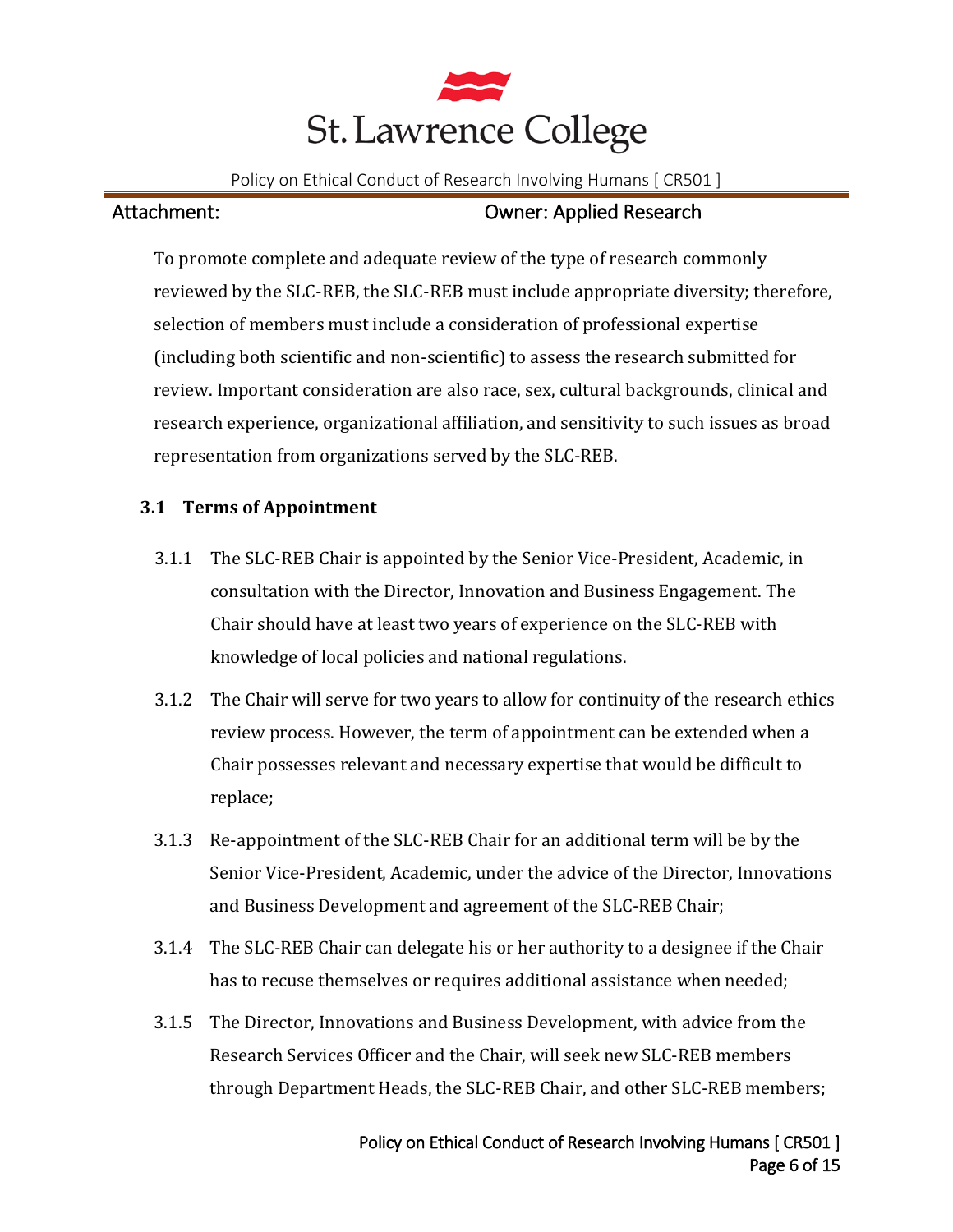

- 3.1.6 SLC-REB membership is loosely connected to the number of applications received each year, such that some departments have more than one member, whereas other departments are grouped to provide a representative member.
- 3.1.7 Each SLC-REB member will serve for a three-year term to allow for continuity of the research ethics review process. However, the term of appointment can be extended when a member possesses relevant and necessary expertise that would be difficult to replace;
- 3.1.8 Re-appointment of a SLC-REB member for an additional term requires mutual agreement of the SLC-REB member and the SLC-REB Chair or designee;
- 3.1.9 The SLC-REB membership will be posted on the website and updated each time the membership is changed;
- 3.1.1.0 SLC-REB members' terms will be overlapping to preserve the experience level, expertise, and continuity of SLC-REB. To maintain continuity, SLC-REB will endeavor to have only one-third new members each year.

### **3.2 Selection of SLC-REB Members**

- 3.2.1 In selection of REB members, equal consideration shall be given to qualified persons regardless of gender.
- 3.2.2 The SLC-REB will make every effort to include cultural and ethnic minorities to represent the population from which research participants are recruited, within the scope of available expertise needed to conduct itsfunctions;
- 3.2.3 The SLC-REB membership will not consist entirely of members of one discipline;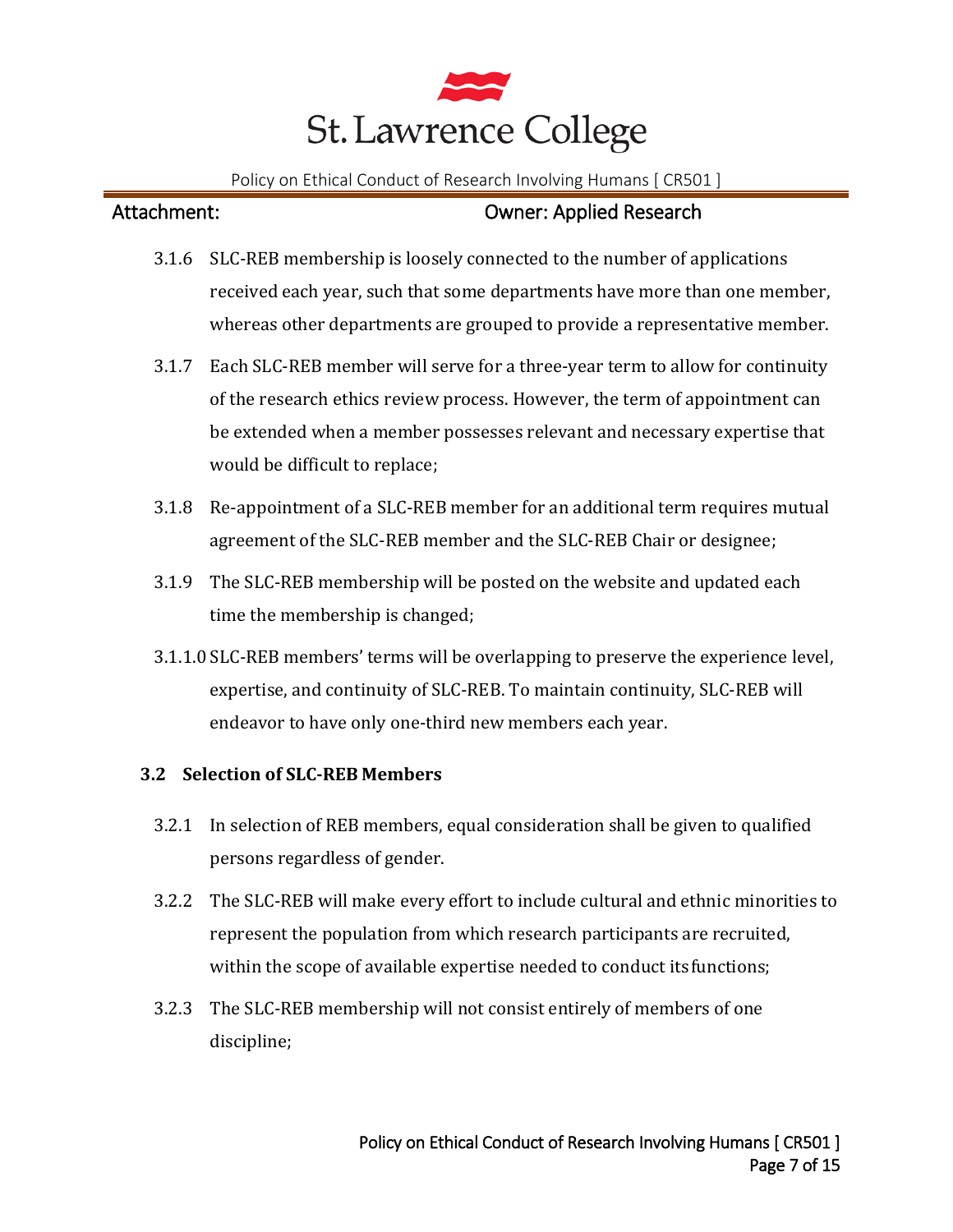

3.2.4 SLC-REB members will be selected based on the needs of the SLC-REB as outlined below and per applicable regulations, guidelines, andstandards.

### **3.3 Composition of the SLC-REB**

- 3.3.1 The membership of the SLC-REB will be in compliance with the TCPS;
- 3.3.2 The SLC-REB Chair and the Research Services Officer monitors the SLC-REB membership composition and size based on types of applications SLC-REB receives and reviews, the number of reviews, and the necessary expertise required to adequately review submitted applications;
- 3.3.3 The SLC-REB will include at least five members represented by the following categories:
	- At least two members who have expertise in relevant research disciplines, field and methodologies covered by the SLC-REB (for biomedical clinical trials, this will include at least one member who practices medicine or dentistry and who is in good standing with their regulatorybody),
	- At least one member who is primarily experienced in non-scientific disciplines,
	- At least one member who is knowledgeable in ethics,
	- At least one member who is knowledgeable in the relevant law. This is mandatory for biomedical research and is advisable, but not mandatory, for other areas of research, and
	- At least one community member who has no affiliation with the organization or the sponsor, and who is not part of the immediate family of a person who is affiliated with the organization;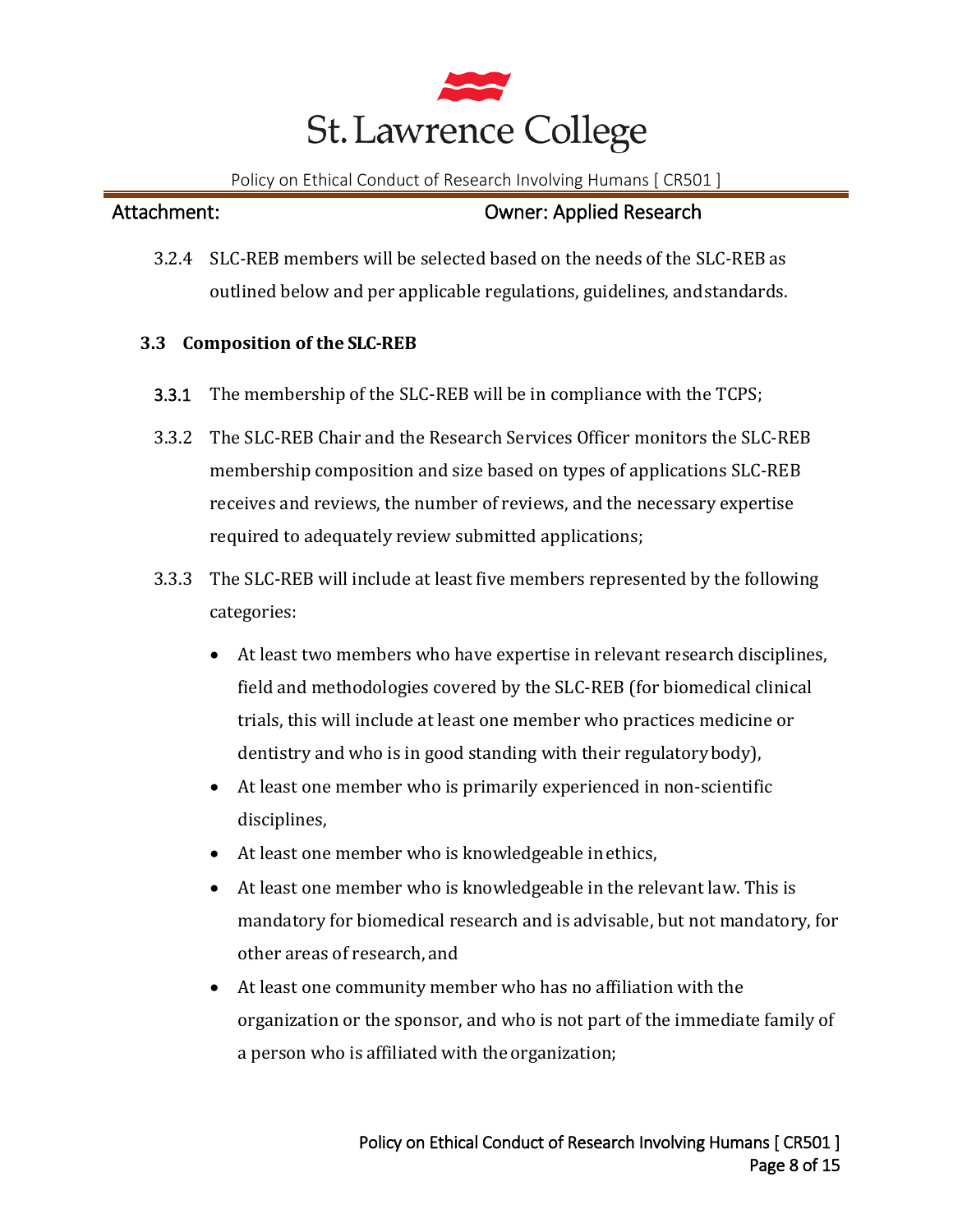

- 3.3.4 A member may not fulfill more than two representative capacities or disciplines;
- 3.3.5 Members will include men and women, a majority of whom are Canadian citizens or permanent residents, and who collectively have the qualifications and experience to review and evaluate the science, medical aspects, and ethics of the proposed research;
- 3.3.6 Membership, when required, should include at least one member who has expertise in complementary or alternative care or health research;
- 3.3.7 Additional membership as required by applicable legislation or guidelines.

### **3.4 Substitute Members**

- 3.4.1 The Senior Vice-President, Academic, in consultation with the Director, Innovations and Business Engagement, may appoint a substitute SLC-REB member so that the REB can continue to function when regular members are unable to attend due to illness or other unforeseen eventualities;
- 3.4.2 Substitute members should have the appropriate knowledge, expertise and training to contribute to the research ethics review process;
- 3.4.3 The minutes shall document when a substitute member replaces a primary SLC-REB member.

### **3.5 SLC-REB Chair**

3.5.1 Whenever possible and practicable, the SLC-REB Chair will be selected from experienced SLC-REB members who have expressed interest in becoming the SLC-REB Chair and who are familiar with the applicable regulations and guidance documents;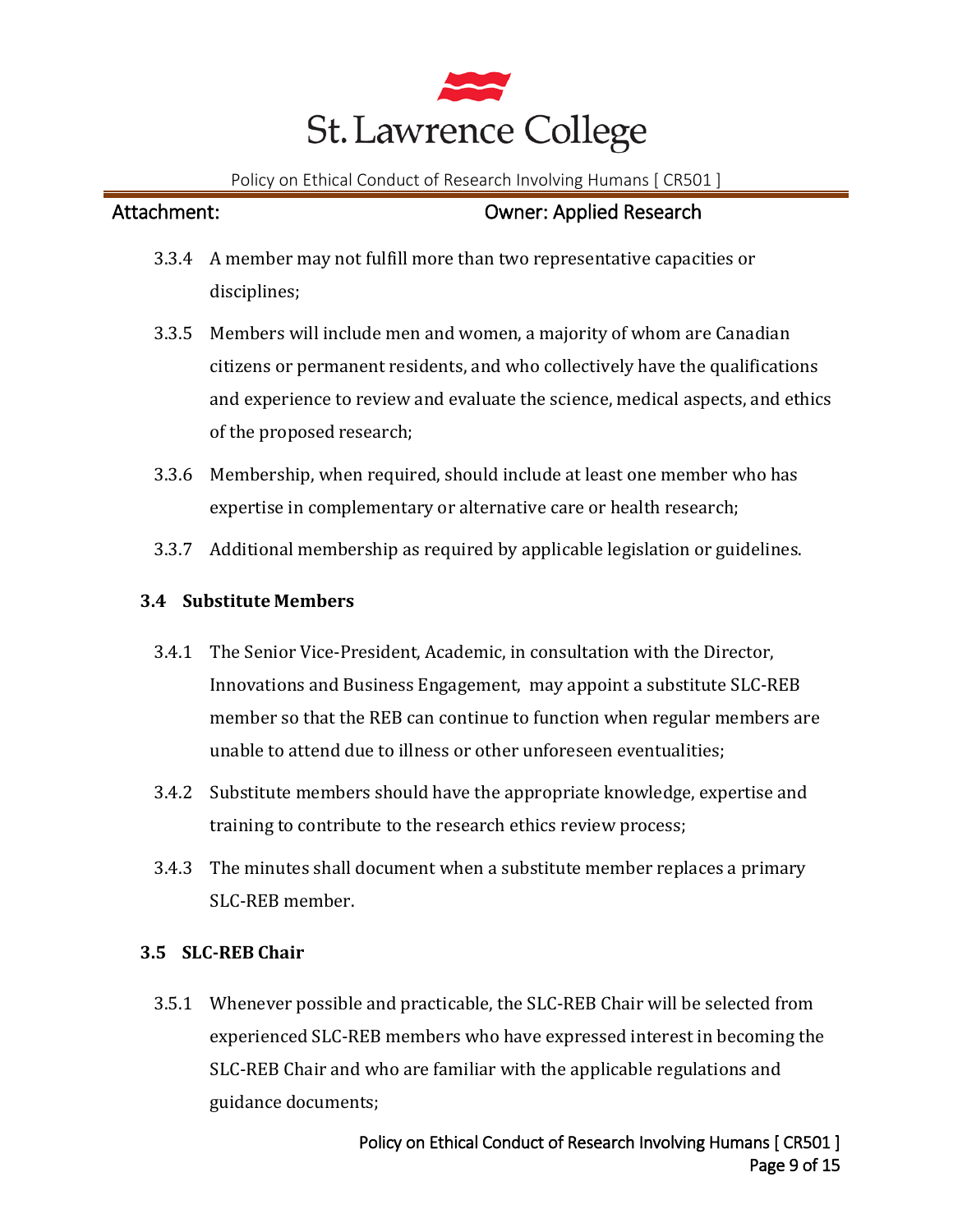

3.5.2 The Research Services Office Personnel updates the SLC-REB membership roster to reflect this change.

## **3.6 Ad Hoc Advisors**

- 3.6.1 At his/her discretion, the SLC-REB Chair or designee may invite individuals with expertise and competence in special areas to assist in the review of issues that require expertise beyond or in addition to that available on theSLC-REB;
- 3.6.2 The ad hoc advisor may be asked to participate in the SLC-REB meeting to lend his/her expertise to the discussions;
- 3.6.3 All ad hoc advisors shall sign a *Confidentiality of Information and Conflict of Interest Agreement;*
- 3.6.4 The ad hoc advisor may not contribute directly to the SLC-REB's decision and their presence or absence shall not be used in establishing aquorum;
- 3.6.5 Documentation of key information provided by the ad hoc advisor shall be summarized in the SLC-REB minutes and if available, the written report shall be placed in the SLC-REB files.

## **3.7 Observers at SLC-REB Meetings**

- 3.7.1 The SLC-REB may allow observers to attend itsmeetings;
- 3.7.2 Observers will sign a *Confidentiality of Information and Conflict of Interest Agreement* agreeing to abide by the SLC-REB conflict of interest and confidentiality procedures;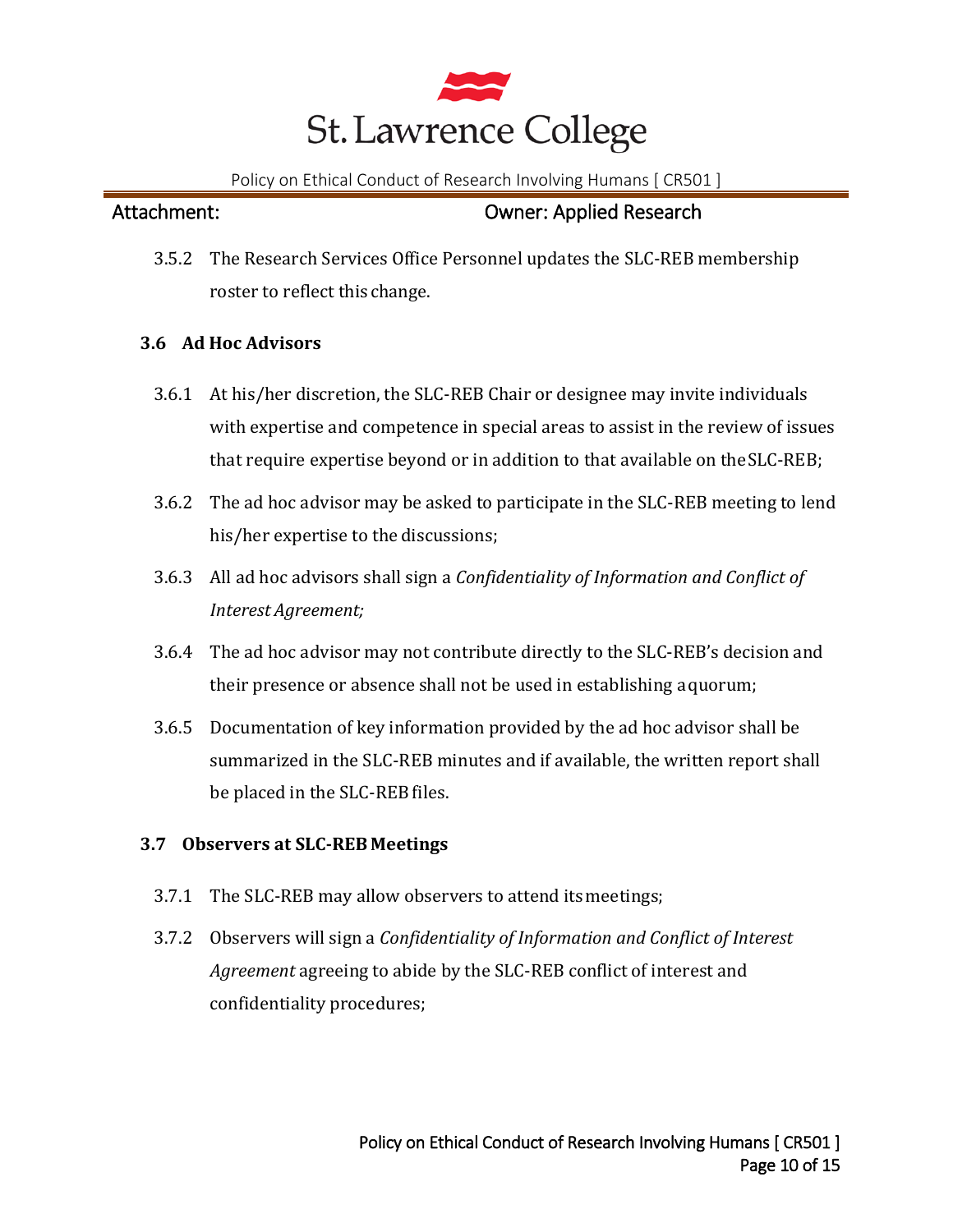

## Attachment: Owner: Applied Research

- 3.7.3 Where the SLC-REB finds that an observer qualifies as an expert in relation to the research under consideration, the observer may be allowed to contribute input if it is relevant and significant to the discussion;
- 3.7.4 Observers shall not participate when the SLC-REB discusses its decision, reaches consensus or votes on the application;
- 3.7.5 The minutes will reflect the presence of any observers as well as his/her expertise and contributions, when applicable.

### **4. Purpose of the SLC-REB**

- 4.1 The SLC-REB's purpose is to protect the rights and welfare of human participants participating in research;
- 4.2 The SLC-REB reviews and oversees the research to ensure that it meets ethical principles and that it complies with all applicable regulations and guidelines pertaining to human participant protection;
- 4.3 These include, but are not limited to, the Tri-Council Policy Statement: Ethical Conduct for Research Involving Humans (TCPS), the Tri-Agency Framework: Responsible Conduct of Research (RCR Framework), and where applicable, Canadian Regulations.

### **5. Governing Principles**

The SLC-REB is guided by the ethical principles regarding all research involving human participants including:

- Respect for Persons:
	- o Recognize the intrinsic value of human beings and the respect and consideration they are due,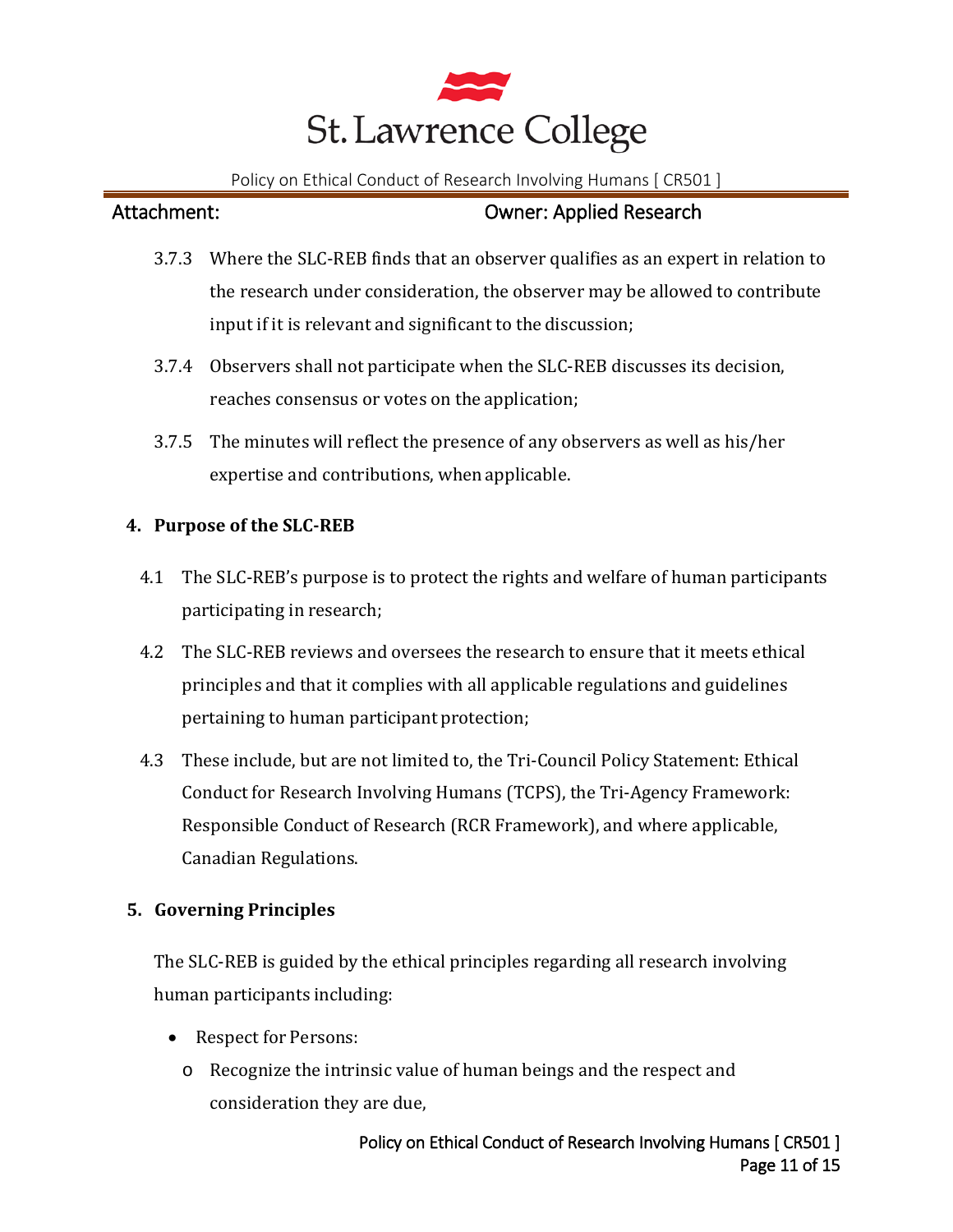

# Attachment: Owner: Applied Research

- o Incorporate moral obligations to respect autonomy and to protect those with developing, impaired or diminished autonomy.
- Concern for Welfare:
	- o Aim to protect the welfare of participants, and, in some circumstances, to promote that welfare in view of any foreseeable risks,
	- o Provide participants with enough information to be able to adequately assess risks and potential benefits associated with their participation,
	- o Ensure that participants are not exposed to unnecessaryrisks.
- Justice:
	- o Obligation to treat people fairly with equal respect andconcern,
	- o Vulnerable or marginalized people may need to be afforded special attention.

# **6. SLC-REB Authority**

- 6.1 The SLC-REB is established to review all research involving human participants within its established jurisdiction;
- 6.2 The SLC-REB has the authority to ensure that all research conducted under its oversight is designed and conducted in such a manner that it protects the rights, welfare, and privacy of research participants. Specifically, the SLC-REB has the authority to:
	- establish the ethics review processes, and provide research ethics oversight to ensure the ethical conduct of the research,
	- approve, require modifications to, or disapprove, any research activity that falls within its jurisdiction,
	- ensure that the researcher has policies and procedures to protect the rights, safety and welfare of research participants,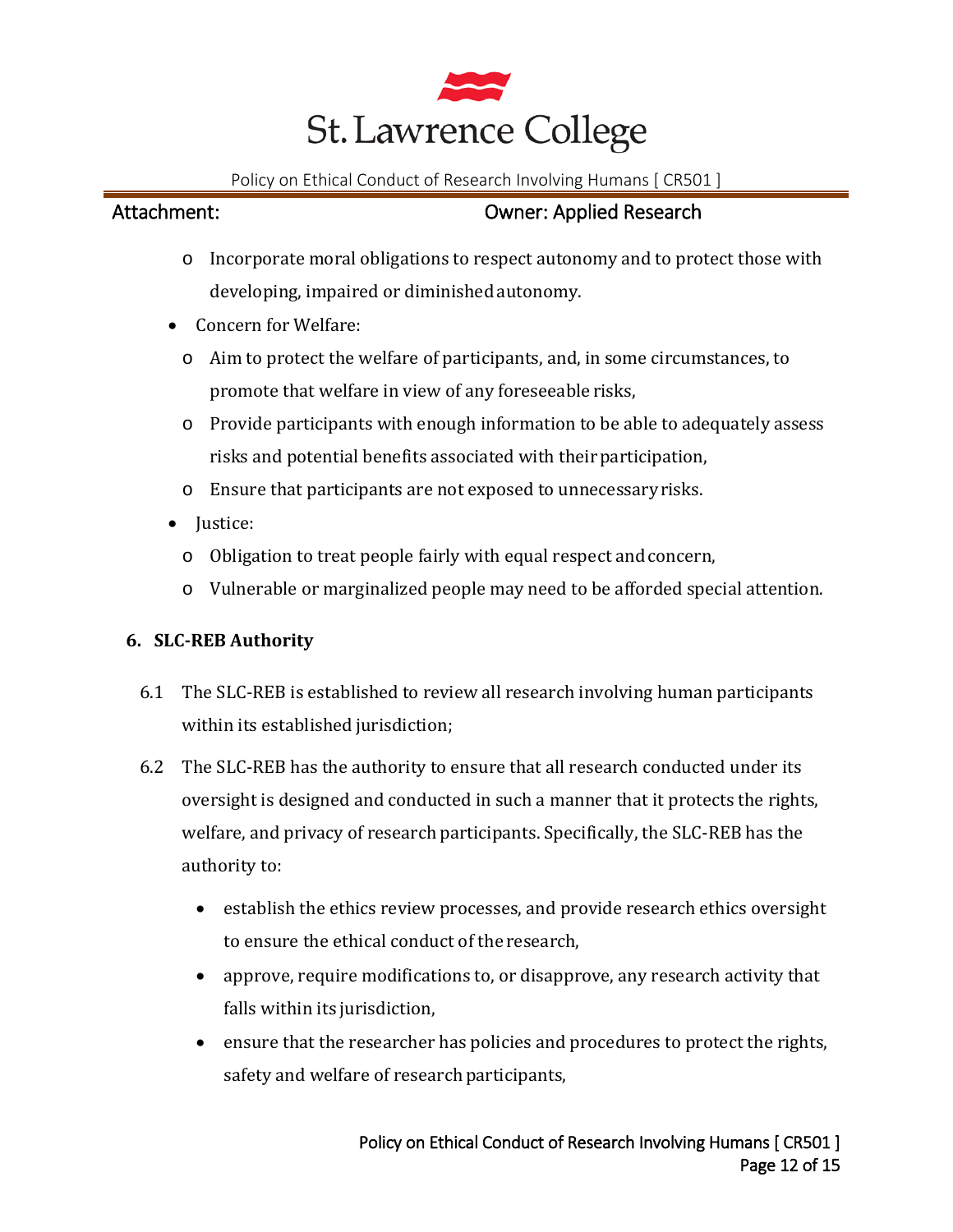

- request, receive and share any information involving the research that the SLC-REB considers necessary to fulfil its mandate, while maintaining confidentiality and respectingprivacy,
- conduct continuing ethical review to protect the rights and welfare and privacy of research participants,
- suspend or terminate the ethics approval for the research,
- place restrictions on the research,
- take any actions considered reasonably necessary, and consistent with policies and procedures, to ensure the protection of the rights, safety,and well-being of participants in research conducted under the SLC-REB's jurisdiction.

# **7. Reconsideration of SLC-REB Decisions**

Researchers have the right to request, and the SLC-REB has an obligation to provide, reconsideration of decisions affecting a research project.

- When the SLC-REB is considering a negative decision, it shall provide the researcher with all the reasons for the decision and give the researcher an opportunity to reply before making a final decision.
- SLC may not override SLC-REB decisions reached on grounds of ethics without a formal appeal mechanism.

## **8. Appeals**

Researchers must apply to the Senior Vice-President, Academic, to appeal a negative SLC-REB decision within two months of the date of the decision.

• A copy of the appeal letter should also be sent to the SLC-REB Chair.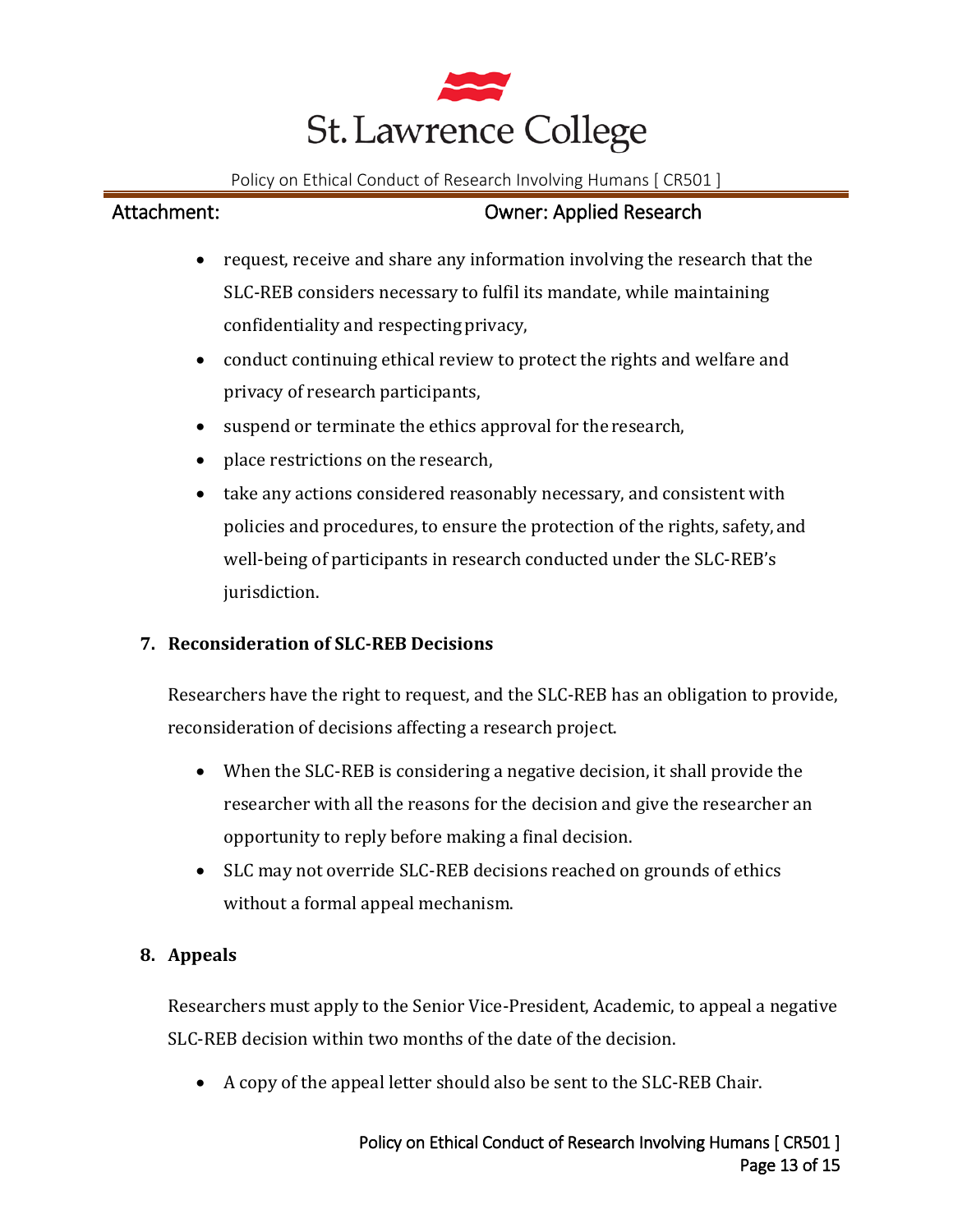

# Attachment: Owner: Applied Research

- The College shall use a duly constituted REB at Algonquin College as its Appeal Board.
- Noncompliance with the current version of the TCPS is a reason for refusing to grant an appeal.
- Appeals may be granted only on procedural grounds or when there is a significant disagreement over an interpretation of the TCPS.
- The decision of the Appeal REB shall be final.

## **9. Sanctions**

The Senior Vice-President, Academic, shall have the sanction of refusing permission to open a research account or to access College controlled funds for researchers who do not comply with College policies, The *Tri-Council Policy Statement: Ethical Conduct of Research Involving Humans, or* the *Tri-Agency Framework: Responsible Conduct of Research.*

The Research Services Officer or the SLC-REB Chair will report to the Director, Innovations and Business Engagement, any cases that undermine SLC's compliance with the Tri-Council's policies (TCPS, RCR Framework) and the Senior Vice-President, Academic, shall decide what sanctions or penalties to impose on the researcher(s) while respecting the collective agreement.